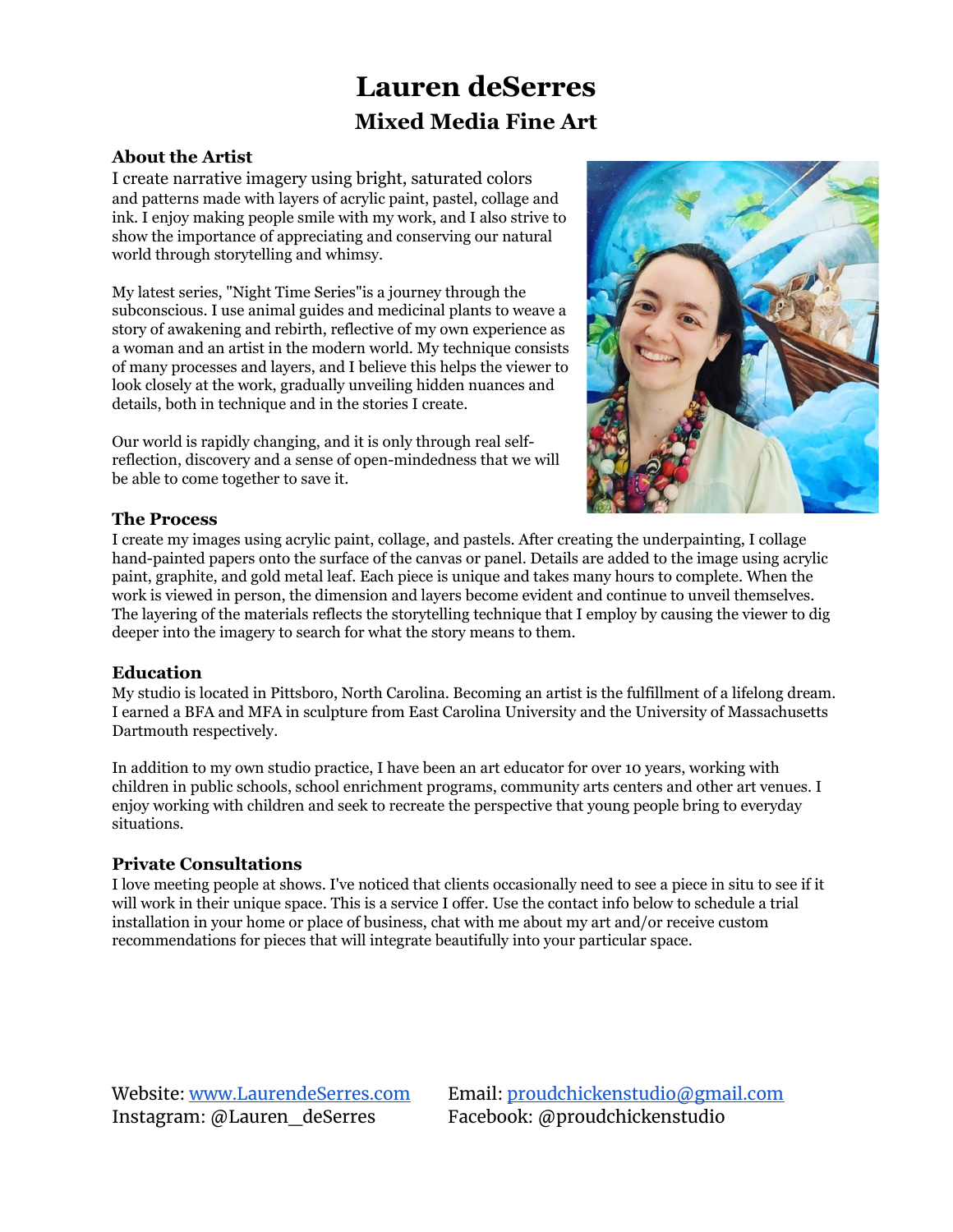## **CV**

### **Work**

2017-Current Artist, Proud Chicken Studio, Pittsboro, NC

### **Education**

| 2012 | University of Massachusetts Dartmouth: MFA, North Dartmouth, MA |
|------|-----------------------------------------------------------------|
| 2008 | East Carolina University: BFA, Greenville, NC                   |

## **Exhibitions**

| 2020         | (Upcoming- October) Halle Cultural Arts Center, Solo Exhibit, Apex, NC                              |
|--------------|-----------------------------------------------------------------------------------------------------|
| 2020         | Selected Works, Johnston County Oncology, NC                                                        |
| 2019         | Solo Exhibition, Freehand Market, Saxapahaw, NC                                                     |
| 2019         | Crook's Corner, Solo Exhibition, Chapel Hill, NC                                                    |
| 2019         | North Carolina Museum of Natural Sciences, Nature Art Gallery, Solo<br>Exhibit, Raleigh, NC         |
| 2019         | Margaret's Cantina, Group Exhibition, Chapel Hill, NC                                               |
| 2019         | The Artscenter, Community Exhibit, Carrboro, NC                                                     |
| 2018-2019    | PBO Yoga Garden, Solo Exhibition, Pittsboro, NC                                                     |
| 2018         | The Artscenter, December Group Exhibition, Carrboro, NC                                             |
| 2018-current | The Mod, <i>Exhibiting Artists</i> , Group Exhibition, Pittsboro, NC                                |
| 2018-current | The Spotted Dog, <i>Exhibiting Artists</i> , Group Exhibition, Carrboro, NC                         |
| 2018         | Jimgin Farms, Come Out and Play Sculpture Exhibition, Chapel Hill, NC                               |
| 2018         | Galloway Ridge, Summer Artist Collaboration, Juried Group Exhibit,<br>Ferrington Village, NC        |
| 2018         | Open Eye Cafe, <i>Homestead</i> , Solo Exhibit, Carrboro, NC                                        |
| 2018         | Bynum Bridgefest, Best in Show, Educator's Exhibit, Juried Group Exhibit,<br>Ferrington Village, NC |

| Website: www.LaurendeSerres.com | Email: proudchickenstudio@gmail.com |
|---------------------------------|-------------------------------------|
| Instagram: @Lauren_deSerres     | Facebook: @proudchickenstudio       |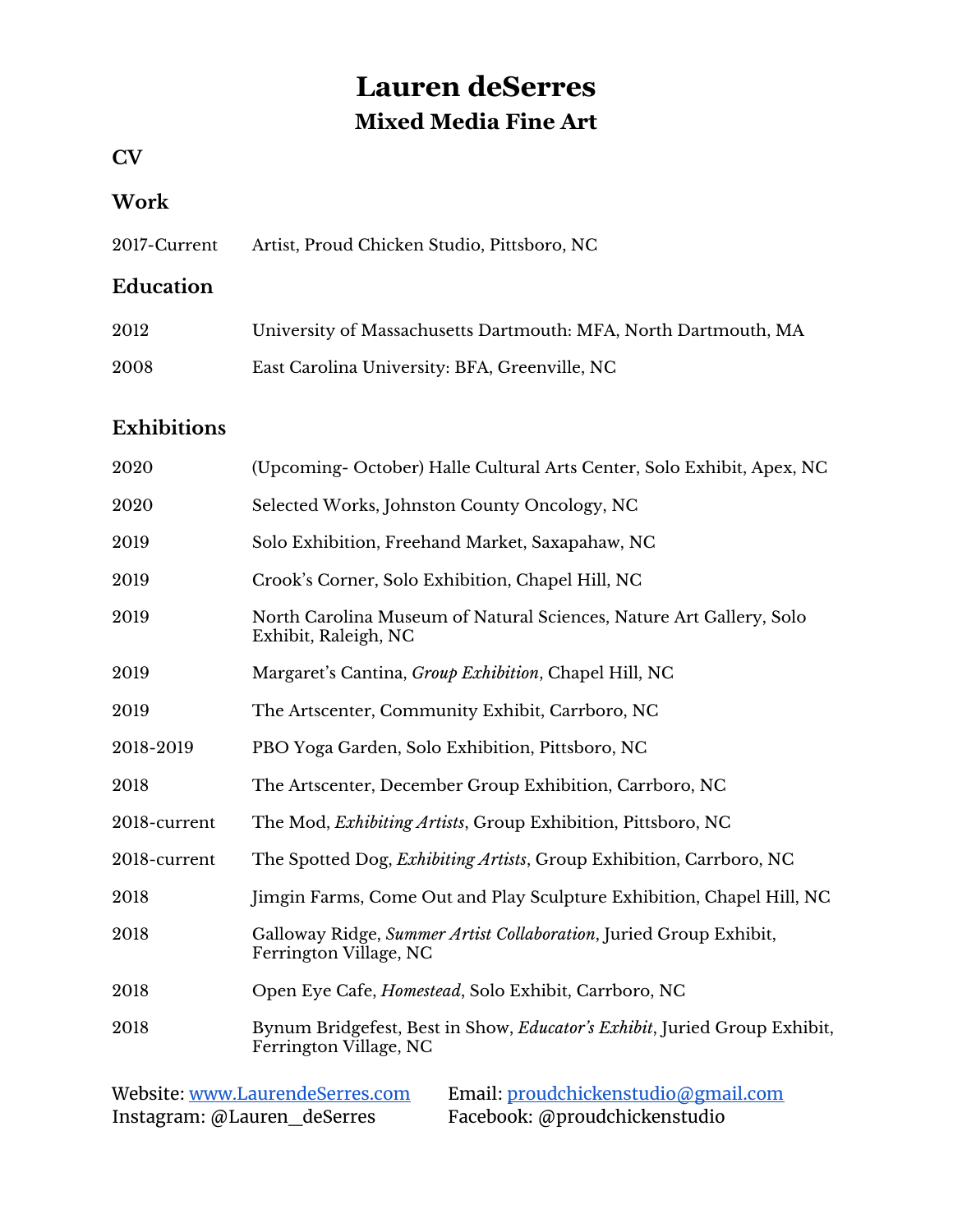| 2018 | Chatham Marketplace, Artist Exhibit, Solo Exhibit, Pittsboro, NC                                               |
|------|----------------------------------------------------------------------------------------------------------------|
| 2017 | Galloway Ridge, <i>Winter Artist Exhibit</i> , Juried Group Exhibit, Ferrington<br>Village, NC                 |
| 2017 | Come Out and Play Sculpture Exhibit: Trio of Characters, Invitational<br>Group Exhibit, Pittsboro, NC          |
| 2017 | UNC Medical, <i>Educator's Exhibit</i> , Group Exhibit, Pittsboro, NC                                          |
| 2017 | Galloway Ridge, <i>Educator's Exhibit</i> , Invitational Group Exhibit, Ferrington<br>Village, NC              |
| 2016 | Come Out and Play Sculpture Exhibit: <i>Growing and Decaying</i> , Invitational<br>Group Exhibit, Pittsboro NC |

## **Fine Art Festivals**

| 2020 | (Upcoming-July) Downtown Asheville July 4th Festival of the Arts,<br>Asheville, NC |
|------|------------------------------------------------------------------------------------|
| 2020 | (Upcoming- March) Juno Festival of the Arts, Jupiter, FL                           |
| 2020 | (Upcoming- March) Bonita Springs National Arts Festival, Bonita Springs,<br>FL     |
| 2020 | Mount Dora Arts Festival, Nominated for Award, Mount Dora, FL                      |
| 2020 | Downtown Delray Arts Festival, Delray, FL                                          |
| 2020 | Bonita Springs National Arts Festival, Bonita Springs, FL                          |
| 2019 | Pop-Up, West Elm, Durham, NC                                                       |
| 2019 | Elf Market, Carrboro, NC                                                           |
| 2019 | Kentuck Arts Festival, Northport, AL                                               |
| 2019 | John C. Campbell Fall Festival, Brasstown, NC                                      |
| 2019 | Neptune Art Festival, Virginia Beach, NC                                           |
| 2019 | Lazy Daze Art Show, Cary, NC                                                       |
| 2019 | Woodland Art Fair, Lexington, KY                                                   |
| 2019 | Eno River Festival, Durham, NC                                                     |
|      |                                                                                    |

| Website: www.LaurendeSerres.com | Email: proudchickenstudio@gmail.com |
|---------------------------------|-------------------------------------|
| Instagram: @Lauren_deSerres     | Facebook: @proudchickenstudio       |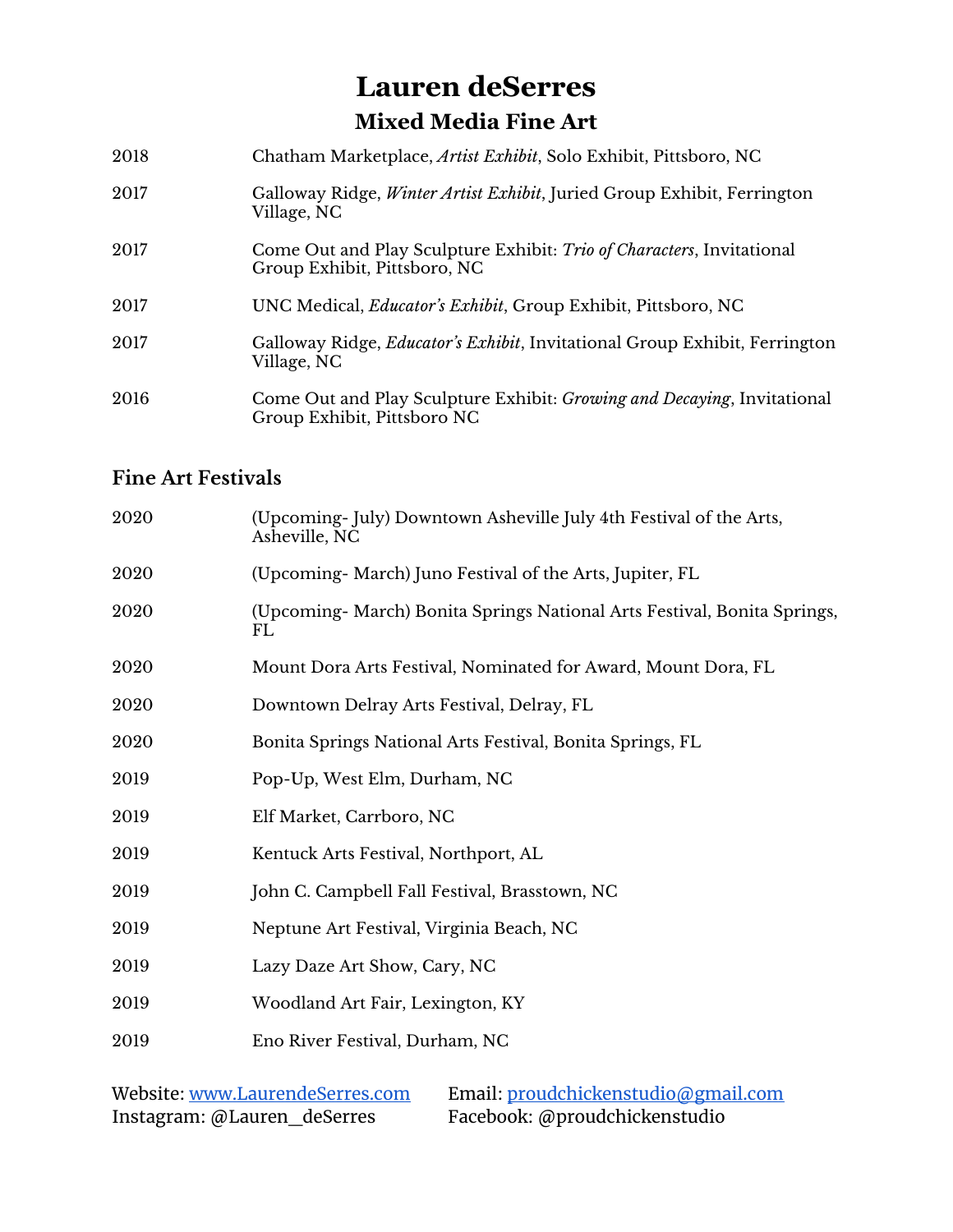| 2019                                                                   | Museum of Contemporary Art Boardwalk Art Festival, Virginia Beach, VA                                                                                    |  |
|------------------------------------------------------------------------|----------------------------------------------------------------------------------------------------------------------------------------------------------|--|
| 2019                                                                   | Artsplosure, Raleigh, NC                                                                                                                                 |  |
| 2019                                                                   | Spring Daze, Cary, NC                                                                                                                                    |  |
| 2018                                                                   | Elf Market at The Carrboro Artscenter, Juried Exhibit, Carrboro, NC                                                                                      |  |
| 2018                                                                   | Durham Art Walk, Juried Exhibit, Durham, NC                                                                                                              |  |
| 2018                                                                   | Stockley Gardens Fall Arts Festival, Juried Exhibit, Norfolk, NC                                                                                         |  |
| 2018                                                                   | Festifall, Juried Exhibit, Chapel Hill, NC                                                                                                               |  |
| 2018                                                                   | Wide Open Bluegrass, Juried Exhibit, Raleigh, NC                                                                                                         |  |
| 2017                                                                   | Live and Local Roots Festival, Juried Exhibit, Raleigh, NC                                                                                               |  |
| 2017                                                                   | Mebane Fall Festival, Juried Exhibit, Mebane, NC                                                                                                         |  |
| 2017                                                                   | Come Out and Play Sculpture Exhibition and Art Market, Pittsboro, NC                                                                                     |  |
| Publication                                                            |                                                                                                                                                          |  |
| 2019                                                                   | Art Guide Mag. The Nature Art Gallery presents, "Garden Creatures of<br>the Sun and Moon" artwork by Lauren deSerres. April 2019. Web                    |  |
| 2019                                                                   | The Pilot. "Garden Creatures of the Sun and Moon Featured at Nature Art<br>Gallery in May." April 2019. Web.                                             |  |
| 2018                                                                   | The Blotter Magazine. Cover & Featured Artist. August 2018. Print.                                                                                       |  |
| 2012                                                                   | Wilkinson, Don. Textile works enchant at U.G.L.Y. Gallery. Southcoast<br>Today [New Beford, MA] Sept. 29, 2012. Web.                                     |  |
| 2012                                                                   | Joetta Maue. Cloth that is Laden. Little Yellow Bird Blog. June 5, 2012.<br>http://littleyellowbirds.blogspot.com/2012/06/cloth-that-is-laden.html       |  |
| 2012                                                                   | Nolan, Lynnette. Past and present UMD art students team up for project<br>at local school. The Standard Times [New Bedford, MA]. May 16, 2012.<br>Web.   |  |
| 2012                                                                   | Wilkinson, Don. Cosmopolitan vibe permeates MFA Thesis Exhibition.<br>The Standard Times [New Bedford, MA]. Wednesday April 25, 2012. B3.<br>Print.      |  |
| 2012                                                                   | Jones, Brian. The figure interpreted: An exploration of shape and<br>semblance. The Torch [Dartmouth, MA]. 26 April 2012, Vol. 29 Issue 25.<br>7. Print. |  |
| Website: www.LaurendeSerres.com<br>Email: proudchickenstudio@gmail.com |                                                                                                                                                          |  |

Instagram: @Lauren\_deSerres Facebook: @proudchickenstudio